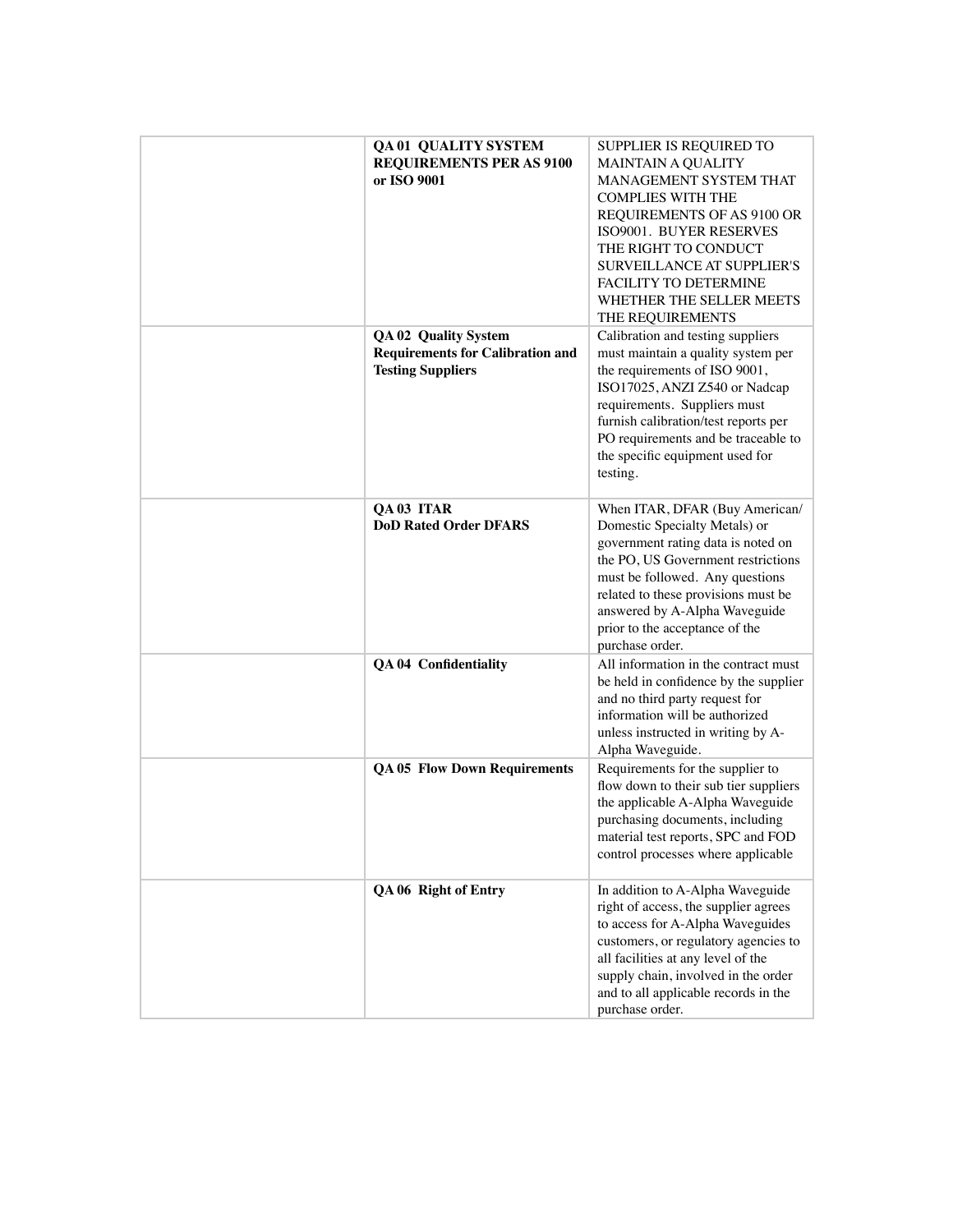| <b>QA 07 Contract Change</b>                            | Any change to the contract<br>requirements by the supplier must<br>be approved by A-Alpha Waveguide<br>in writing. Notify A-Alpha<br>Waveguide of changes in product,<br>and or processes, changes of<br>suppliers, changes of manufacturing<br>facility location and when required                   |
|---------------------------------------------------------|-------------------------------------------------------------------------------------------------------------------------------------------------------------------------------------------------------------------------------------------------------------------------------------------------------|
| <b>QA 08 First Article Inspection</b>                   | Documented First Article Inspection<br>per AS9102 shall be submitted to A-<br>Alpha Waveguide prior to the<br>beginning of production. The<br>supplier assumes all responsibility<br>for replacement, rework, and<br>material when production of parts is<br>begun without First Article<br>approval. |
| <b>QA 09 Notice of Non-Conforming</b><br><b>Product</b> | Supplier must notify A-Alpha<br>Waveguide of non conforming<br>product. A-Alpha Waveguide may<br>require approval of disposition non<br>conforming material.                                                                                                                                          |
| <b>QA 10 Late Shipments</b>                             | Supplier must notify A-Alpha<br>Waveguide of any delays in<br>shipment as soon as the delay is<br>known.                                                                                                                                                                                              |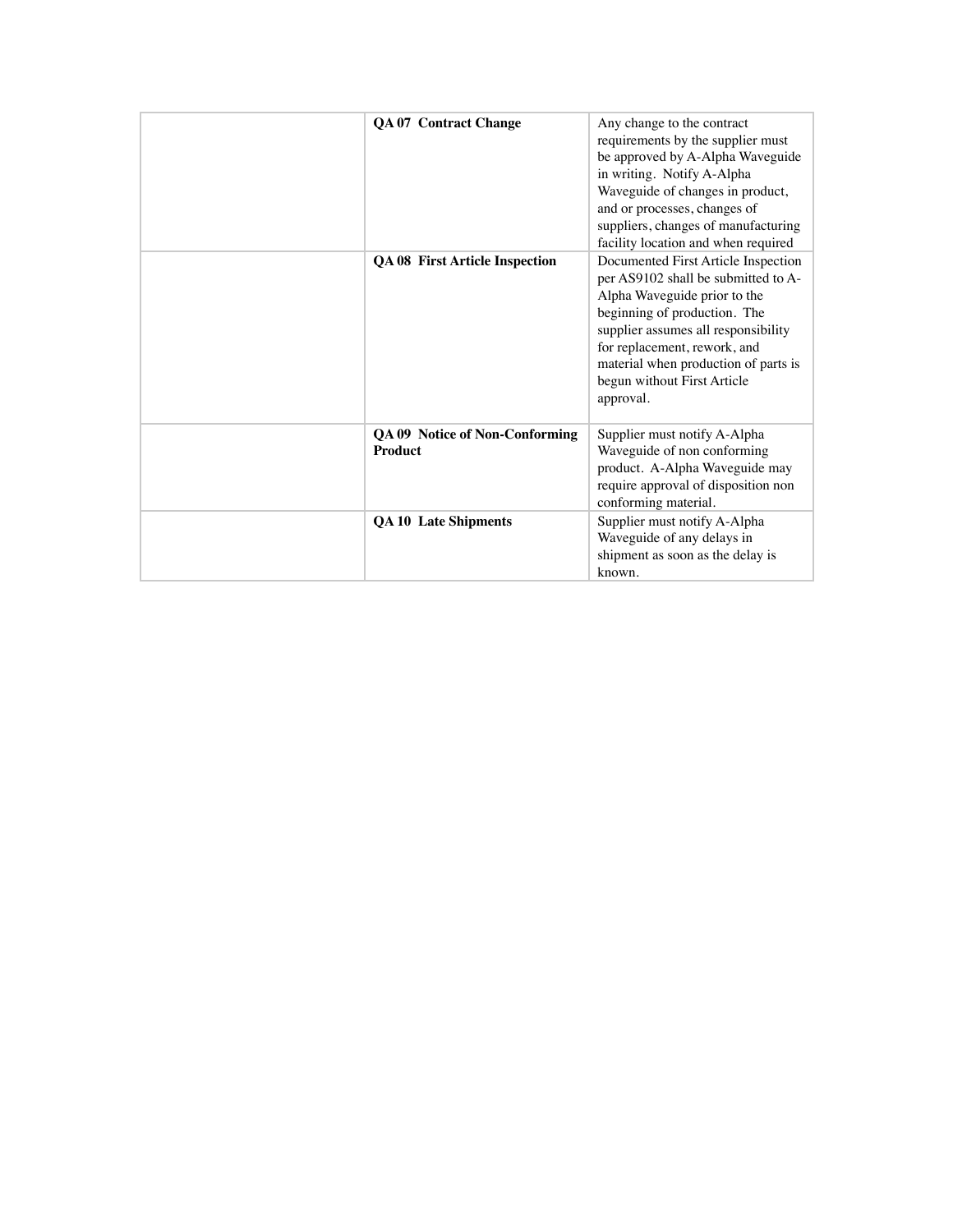| <b>QA 11 Material Certifications</b> | Seller shall include with each                                     |
|--------------------------------------|--------------------------------------------------------------------|
|                                      | shipment a Certificate of                                          |
|                                      | Conformance and/or Compliance                                      |
|                                      | that states that the parts and                                     |
|                                      | materials used in the manufacture of                               |
|                                      | the goods furnished under this                                     |
|                                      |                                                                    |
|                                      | purchase order/contract were tested,                               |
|                                      | inspected, and found to be in                                      |
|                                      | conformance with the applicable                                    |
|                                      | parts and material specifications.                                 |
|                                      | Seller shall provide a certification                               |
|                                      | with each shipment to attest that the                              |
|                                      | parts, assemblies, subassemblies, or                               |
|                                      | detail parts conform to the Purchase                               |
|                                      | Order requirements. Material                                       |
|                                      | suppliers must furnish foundry or                                  |
|                                      | mill lot, heat, batch, date code, on                               |
|                                      | the certification. The certificate                                 |
|                                      | must contain the following                                         |
|                                      | information: Customer's Order                                      |
|                                      | number Part number Name and                                        |
|                                      | address of manufacturing or                                        |
|                                      | processing location Manufacturer's                                 |
|                                      | lot, heat, batch, date code, and/or                                |
|                                      | serial number (if applicable)                                      |
|                                      | Quantity and unit of measurement                                   |
|                                      | (i.e. each, box, case, gallons, etc) Be                            |
|                                      | signed and dated by an official of                                 |
|                                      | the company. The applicable                                        |
|                                      | material test results, process                                     |
|                                      | certifications and inspection records                              |
|                                      | shall be presented upon Customer's                                 |
|                                      | request. Organization shall perform                                |
|                                      | inspection, as necessary, to                                       |
|                                      | determine the acceptability of all                                 |
|                                      | articles under this Order. All articles                            |
|                                      | submitted by Organization under                                    |
|                                      | this Order are subject to final                                    |
|                                      | inspection at Customer's plant.                                    |
| <b>QA 12 Special Processor</b>       | Special process providers must                                     |
|                                      | furnish processing certifications per                              |
|                                      | A-Alpha Waveguide purchasing                                       |
|                                      | documents and if specified must be                                 |
|                                      | approved suppliers per Boeing                                      |
|                                      | Approved Process Sources D-14426.                                  |
|                                      | Suppliers shall not supply materials                               |
|                                      | for which they are not qualified.                                  |
|                                      |                                                                    |
| <b>QA 13 Casting Requirements</b>    | Casting providers; ASTM B26/B,<br>B618 and/or BS1490 Standards are |
|                                      |                                                                    |
|                                      | applicable. Specific requirements                                  |
|                                      | for, foundry controls, control of                                  |
|                                      | customer supplied tooling,                                         |
|                                      | supplemental testing and factory                                   |
|                                      | surveillance will be included in the                               |
|                                      | Purchase Order.                                                    |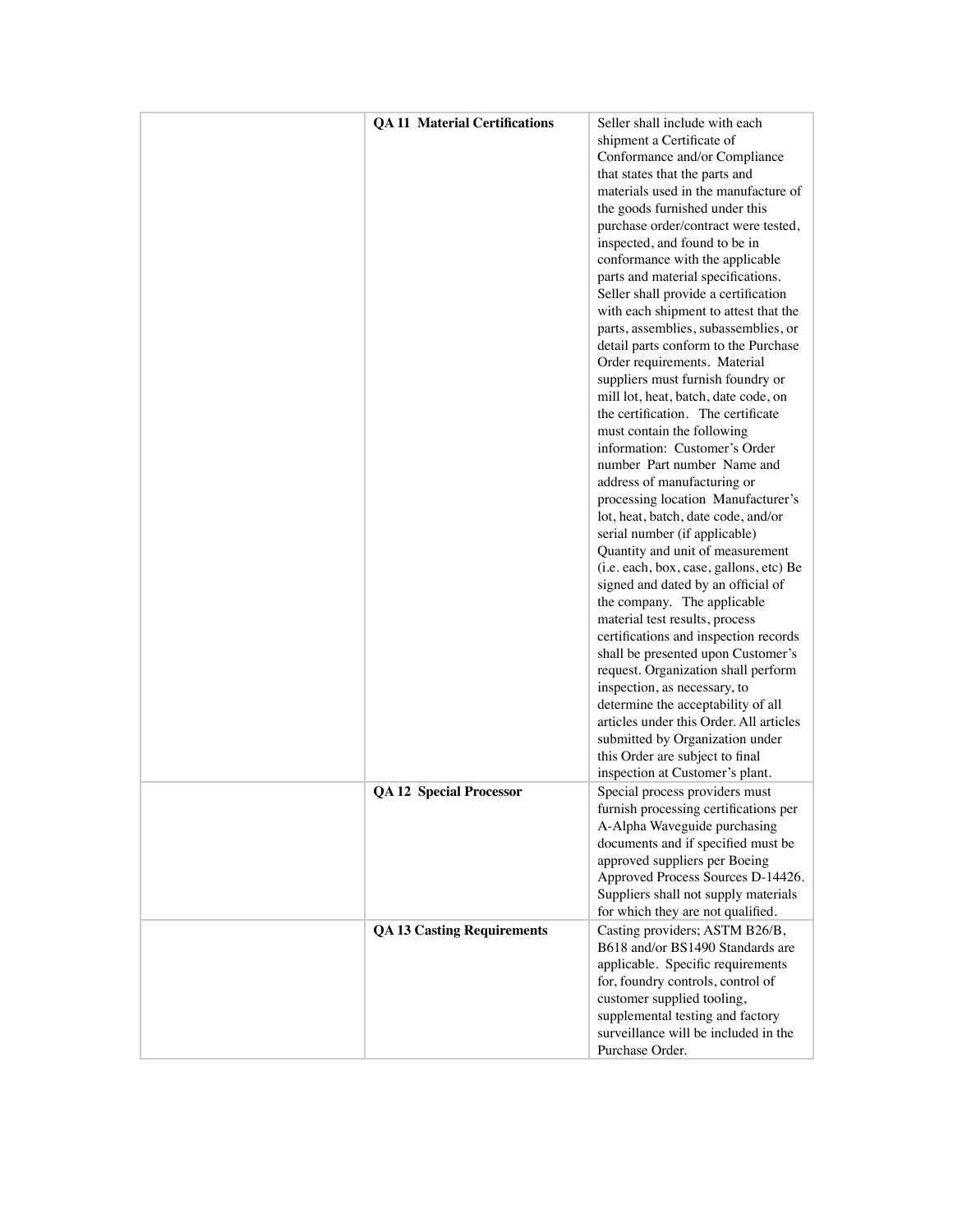| <b>QA 14 Calibration Certificate/</b><br><b>Report of Test</b> | Seller shall provide a certificate,<br>report of test, or data sheet<br>certifying the date, accuracy of<br>standards used, and the<br>environmental conditions under<br>which the results furnished were<br>obtained for each item calibrated<br>under this purchase order/contract.<br>Seller's certificate/report shall<br>specify any conditions not otherwise<br>compliant to the Seller's calibration<br>system requirements.                                                                                                                                                                                                                                                                                                                                                                                                                                                                                                                                                                                                                                                                                                                      |
|----------------------------------------------------------------|----------------------------------------------------------------------------------------------------------------------------------------------------------------------------------------------------------------------------------------------------------------------------------------------------------------------------------------------------------------------------------------------------------------------------------------------------------------------------------------------------------------------------------------------------------------------------------------------------------------------------------------------------------------------------------------------------------------------------------------------------------------------------------------------------------------------------------------------------------------------------------------------------------------------------------------------------------------------------------------------------------------------------------------------------------------------------------------------------------------------------------------------------------|
| <b>QA 15 Records - Inspection</b><br><b>Record Retention</b>   | Seller and Seller's subcontractors<br>shall maintain verifiable objective<br>evidence of all inspections and test<br>performed, obtained results, and<br>dispositions of nonconforming<br>articles. These records shall be<br>identified to associated articles,<br>including heat and lot number of<br>materials, unit or lot serialization<br>when applicable, and shall be made<br>available for review to Buyer,<br>authorized Buyer representatives, or<br>Buyer's customer upon request.<br>Unless extended retention<br>requirements are specified elsewhere<br>in this contract, records shall be<br>retained by Seller in a safe,<br>accessible location for a period for<br>twenty (20) years following final<br>subcontract payment. Anytime<br>during or after the twenty-year<br>retention period, records shall not be<br>destroyed without Buyer's written<br>concurrence. Seller shall notify<br>Buyer of any activity at the Seller's<br>facility that may impact the<br>retention of these records. All<br>records associated with this<br>procurement shall be retained for 20<br>years after delivery or as directed by<br>contract. |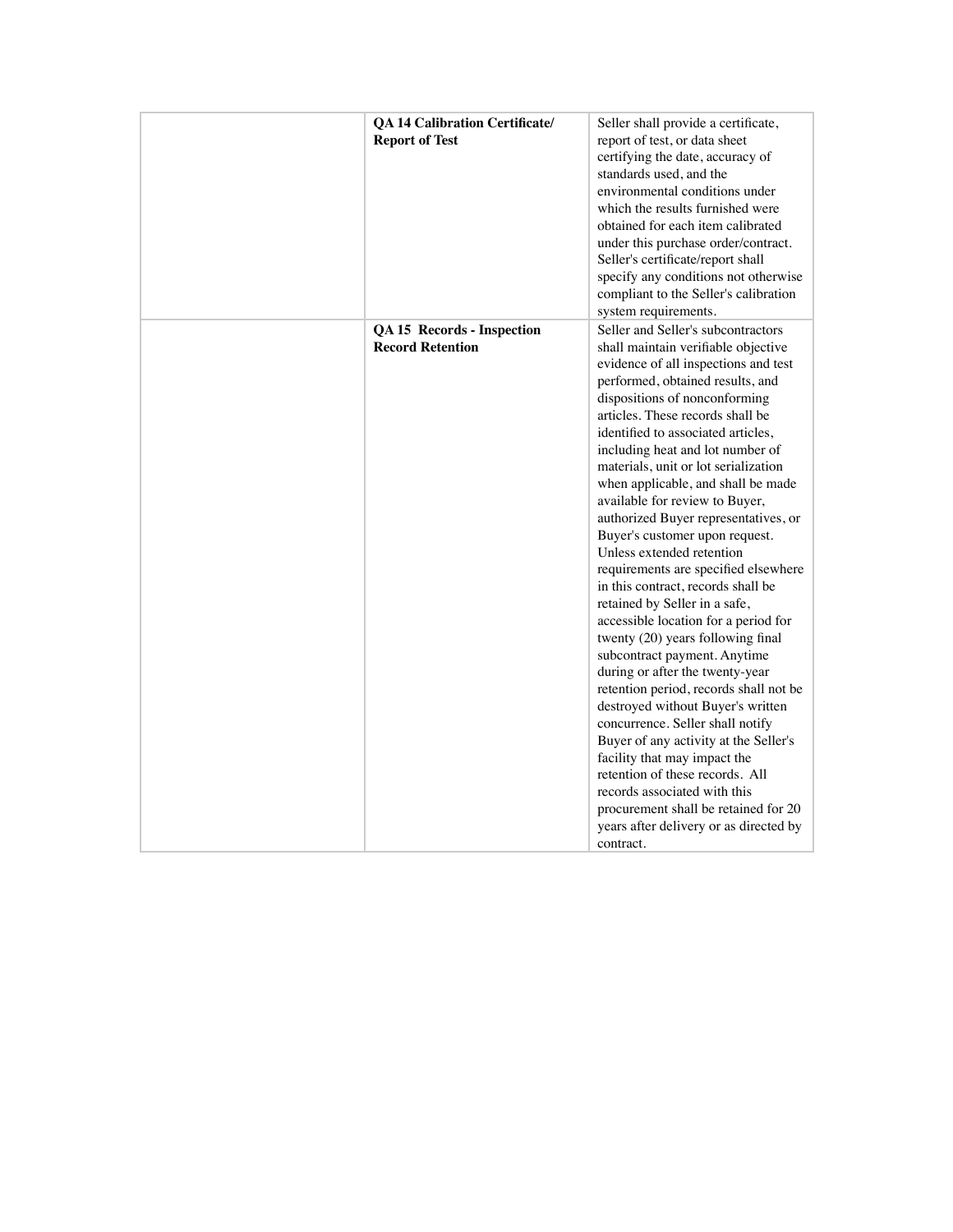| <b>OA 16 Shelf Life and Storage</b><br><b>Controls</b> | Seller shall label the limited shelf-<br>life materials/parts specified in this<br>purchase order/contract with the |
|--------------------------------------------------------|---------------------------------------------------------------------------------------------------------------------|
|                                                        | following minimum information: a)<br>Manufacturer's Name, b)                                                        |
|                                                        |                                                                                                                     |
|                                                        | Government, Industry, or Buyer                                                                                      |
|                                                        | specification to which item is                                                                                      |
|                                                        | purchased including type and class,                                                                                 |
|                                                        | c) the date of manufacture or cure                                                                                  |
|                                                        | date, d) batch number, and, e)                                                                                      |
|                                                        | storage temperature. The materials/                                                                                 |
|                                                        | parts shipped under this purchase                                                                                   |
|                                                        | order/contract will arrive at the                                                                                   |
|                                                        | Buyer's facility with at least 75% of                                                                               |
|                                                        | the specified shelf-life remaining.                                                                                 |
|                                                        |                                                                                                                     |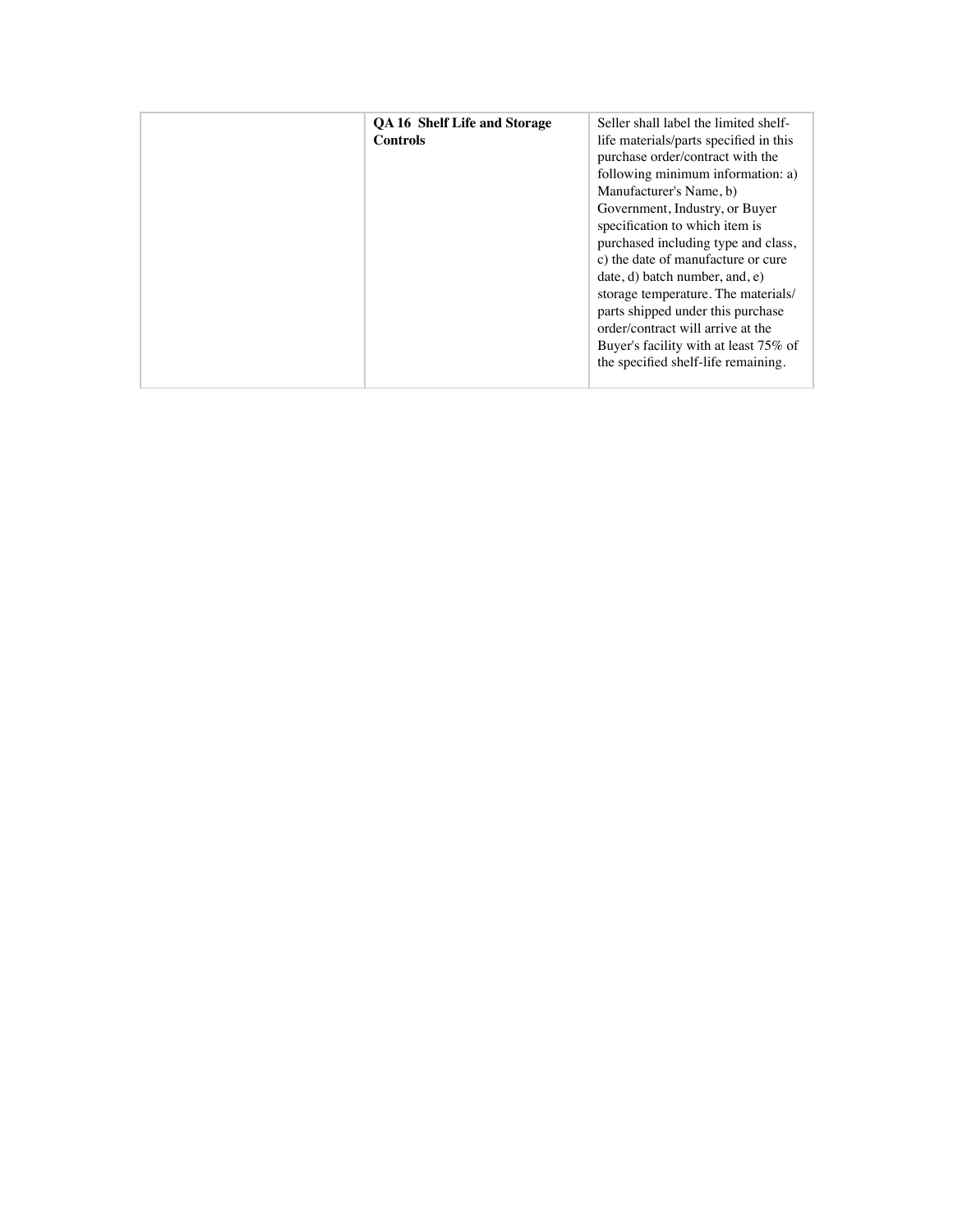## **QA 17 Counterfeit Goods** Seller shall not furnish to Buyer any

Goods under this contract that are "Counterfeit Goods," defined as Goods or separately-identifiable items or components of Goods that: a) are an unauthorized copy or substitute of an Original Equipment Manufacturer or Original Component Manufacturer (collectively, "OEM") item; b) Are not traceable to an OEM sufficient to ensure authenticity in OEM design and manufacture; c) Do not contain proper external or internal materials or components required by the OEM or are not constructed in accordance with OEM design; d) Have been re-worked, re-marked, re-labeled, repaired, refurbished, or otherwise modified from OEM design but not disclosed as such or are represented as OEM authentic or new; or e) Have not passed successfully all OEM required testing, verification, screening, and quality control processes. Seller shall implement an appropriate strategy to ensure that Goods furnished to Buyer under this contract are not Counterfeit Goods. Seller's strategy shall include, but is not limited to, the direct procurement of items from OEMs or authorized suppliers, conducting approved testing or inspection to ensure the authenticity of items, and, when items are to be procured from non-authorized suppliers, obtaining from such non-authorized suppliers appropriate certificates of conformance that provide one or more of the following: a) The OEM's original certificate of conformance for the item; b) Sufficient records providing unbroken supply chain traceability to the OEM; or c) Test and inspection records demonstrating the item's authenticity. Counterfeit Goods delivered or furnished to Buyer under this contract are deemed nonconforming. If Seller becomes aware or suspects that it has furnished Counterfeit Goods to Buyer under this contract, Seller promptly shall notify Buyer and replace, at Seller's expense, such Counterfeit Goods with OEM or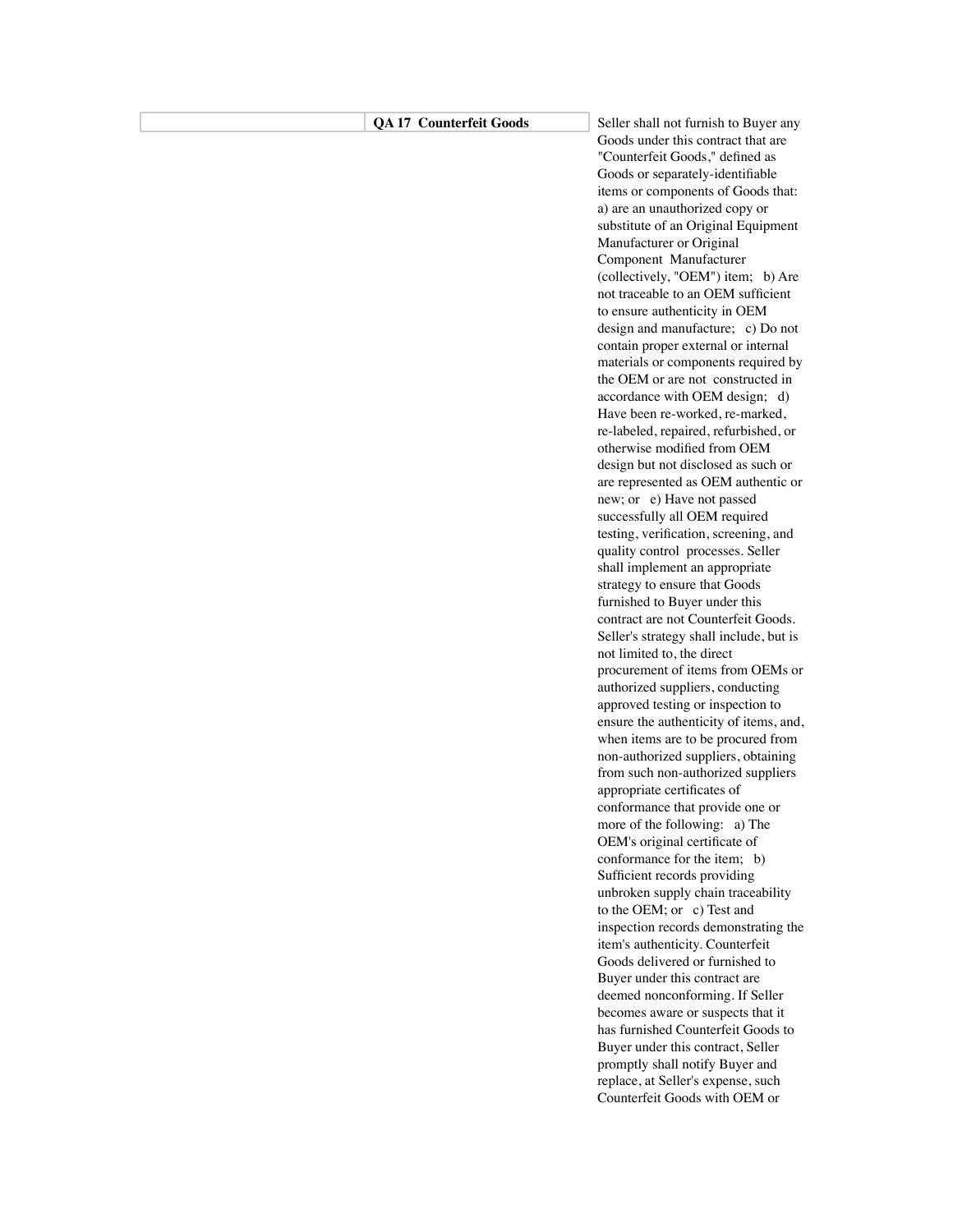| <b>QA 18 Prohibited Materials</b> | The use of any materials listed        |
|-----------------------------------|----------------------------------------|
|                                   | herein is expressly prohibited. Any    |
|                                   | exception to these prohibitions must   |
|                                   | be approved in advance by the          |
|                                   | Buyer in writing: a) Pure unalloyed    |
|                                   | tin in the construction and surface    |
|                                   | finish of hardware (tin alloys with    |
|                                   | less than 97% tin purity are           |
|                                   | acceptable). b) Cadmium or zinc in     |
|                                   | the construction and surface finish    |
|                                   | of space hardware (cadmium alloys      |
|                                   | or zinc alloys (e.g. brass) must be    |
|                                   | completely over-plated with an         |
|                                   | approved metal). Raw Materials         |
|                                   | Test Results and/or plating            |
|                                   | certificates - Seller shall include    |
|                                   |                                        |
|                                   | with each shipment the raw material    |
|                                   | manufacturer's test report (i.e., mill |
|                                   | test report, plating certificate) that |
|                                   | states the name and address of the     |
|                                   | mill or plater and that the lot of     |
|                                   | material furnished has been tested,    |
|                                   | inspected, and found to be in          |
|                                   | compliance with the applicable         |
|                                   | material specifications. a) The test   |
|                                   | report will list the specifications,   |
|                                   | including revision numbers or          |
|                                   | letters, to which the material has     |
|                                   | been tested and/or inspected and the   |
|                                   | identification of the material lot to  |
|                                   | which it applies. b) When the          |
|                                   | material specification requires        |
|                                   | quantitative limits for chemical,      |
|                                   | mechanical, or physical properties,    |
|                                   | the test report shall contain the      |
|                                   | actual test and/or inspection values   |
|                                   | obtained. - For aluminum mill          |
|                                   | products (except castings),            |
|                                   | certifications for chemistry may       |
|                                   | indicate compliance within the         |
|                                   | allowed range. - Certifications for    |
|                                   | physical properties shall show actual  |
|                                   | values. c) If Seller supplies          |
|                                   | converted material produced by a       |
|                                   | raw material manufacturer, Seller is   |
|                                   | responsible for ensuring               |
|                                   | performance of all physical tests      |
|                                   | where the manufacturing process        |
|                                   | has altered the properties from what   |
|                                   | had been certified by the raw          |
|                                   | material manufacturer. d) The data     |
|                                   | submitted must reflect the condition   |
|                                   | of the material as offered for         |
|                                   | delivery and is in addition to the raw |
|                                   | material manufacturer's test report    |
|                                   | required above.                        |
|                                   |                                        |